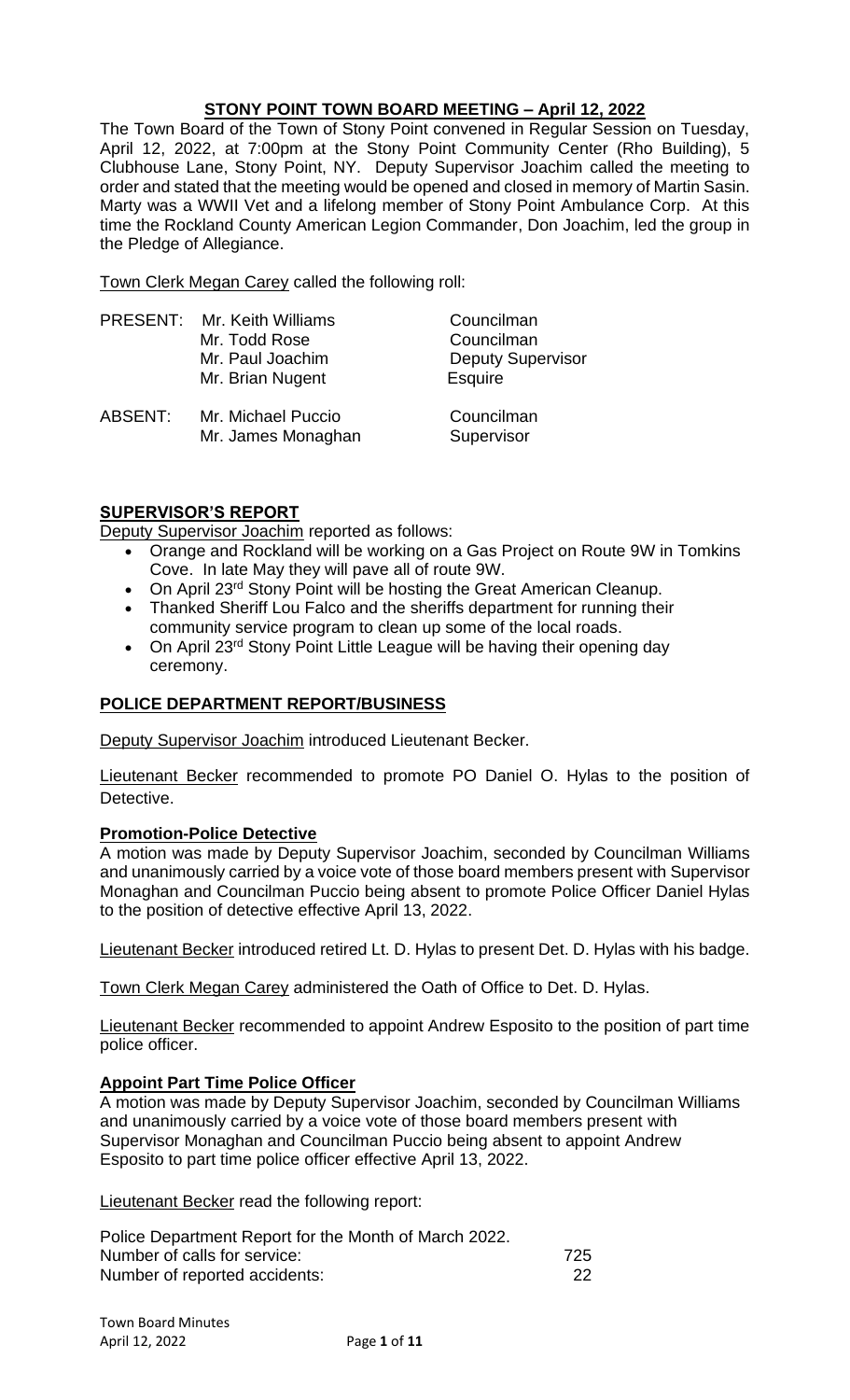| Number of arrests:                                |                                                     | 36                          |
|---------------------------------------------------|-----------------------------------------------------|-----------------------------|
| (1) Felonies                                      | (30) Misdemeanors                                   | (0) Violations (5) Warrants |
| Fuel Usage:                                       |                                                     | 1434.5 gallons              |
| Sum Total of all traffic enforcement action:      |                                                     | 86                          |
| Number of Youth Officer sponsored events:         |                                                     | 14                          |
| Number of commercial vehicle enforcement details: |                                                     |                             |
| Number of traffic/special enforcement details:    |                                                     | 0                           |
| Number of training hours:                         |                                                     | <b>128 hrs</b>              |
| Total fees collected:                             |                                                     | \$155.00                    |
|                                                   | (Foil \$0.00, Prints \$110.00, and Reports \$45.00) |                             |

Youth events; March: Youth Court Training on March 1<sup>st</sup>, 8<sup>th</sup>, 15<sup>th</sup>, 24<sup>th</sup> and 29<sup>th</sup>. Youth Court on March 3<sup>rd</sup>, 10<sup>th</sup> and 31<sup>st</sup>. PAL meeting on March 22. Active Shooter for FES Staff n Mach  $3^{rd}$  and  $8^{th}$ . Social Media Training at FES on March  $9^{th}$ . Drug awareness Training at Kirkbride on March 30<sup>th</sup>. Social media dangers for Girl Scouts on March 15<sup>th</sup>.

Upcoming Youth Events: April Events: Youth Academy on April 18<sup>th</sup>, 19<sup>th</sup> and 26<sup>th</sup>. PAL Movie Night on April 22<sup>nd</sup>. Pal Night at the Races on April 30<sup>th</sup>.

## • **Chief Finn's Time Record**

A motion was made by Deputy Supervisor Joachim, seconded by Councilman Williams and unanimously carried by a voice vote of those board members present with Supervisor Monaghan and Councilman Puccio being absent to approve Chief Finn's time record for the month of March 2022 as presented.

## • **Overtime and Sick Leave Reports**

A motion was made by Councilman Williams, seconded by Councilman Rose and unanimously carried by a voice vote of those board members present with Supervisor Monaghan and Councilman Puccio being absent to approve the overtime and sick leave reports as presented for the month of March 2022.

## **Golf Course Report**

Dave Fusco, Director of Golf, reported the following:

- Golf Course opened March, 25, 2022
	- The Golf Course was closed for irration of the greens on April 11, 2022
- The McFadden Group, LLC has been working diligently to open the food concession.

The following report was presented for March 2022:

| • Green Fees       | 24,019.28       |
|--------------------|-----------------|
| $\bullet$ ID Cards | \$<br>900.00    |
| • Merchandise      | \$<br>1,907.37  |
| • Range Fees       | \$<br>5,017.00  |
| • Club Rental      | 50.00           |
| Total              | \$<br>31,893.65 |
|                    |                 |

## **PURCHASE ORDER REQUEST**

A motion was made by Deputy Supervisor Joachim, seconded by Councilman Rose and unanimously carried by a voice vote of those board members present with Supervisor Monaghan and Councilman Puccio being absent to approve the following purchase orders:

| <b>Sewer Dept</b>         |                                   |                |
|---------------------------|-----------------------------------|----------------|
| PO#3498                   | <b>Gentech LTD</b>                | \$12,432.88    |
| PO#3502                   | <b>Environmental Construction</b> | \$20,844.79    |
| PO#3503                   | <b>Fleet Pump Service Grp</b>     | 1,400.00<br>\$ |
| <b>Golf Course</b>        |                                   |                |
| PO#3499                   | <b>Fisher and Sons</b>            | \$3,813.32     |
|                           |                                   |                |
| <b>Town Board Minutes</b> |                                   |                |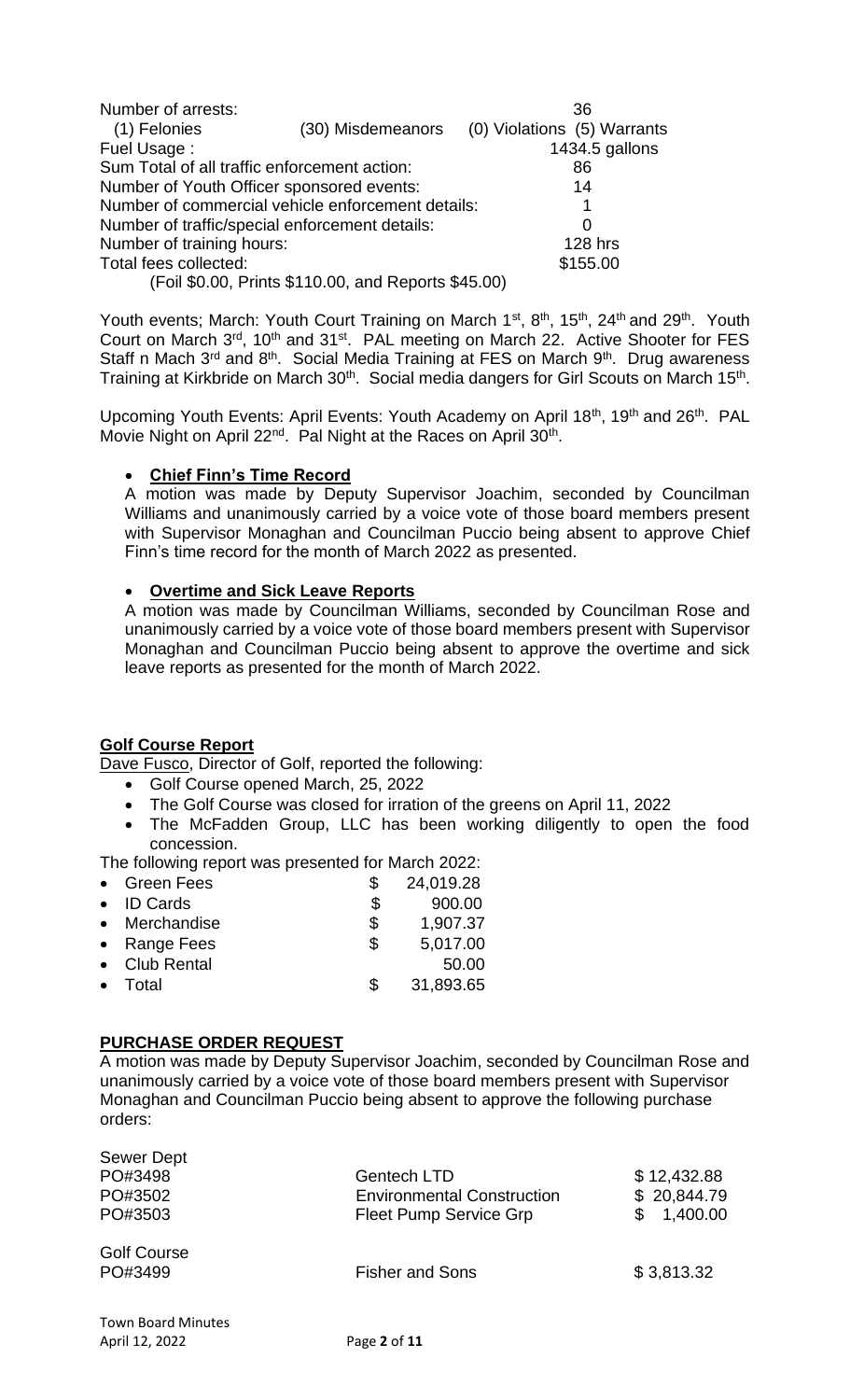| <b>Buildings and Grounds</b> |                          |            |
|------------------------------|--------------------------|------------|
| PO#3496                      | Ben Veltidi Inc.         | \$2,025.00 |
| PO#3497                      | <b>Hudson River Tank</b> | \$4,500.00 |

### **AUDIT OF BILLS**

Megan Carey, Town Clerk, presented the following bills to the Town Board for audit and a motion was made by Deputy Supervisor Joachim, seconded by Councilman Williams and unanimously carried by a voice vote of those board members present with Supervisor Monaghan and Councilman Puccio being absent to approve the bills as presented for payment:

### **CONTRACTUAL FUND-APRIL 12, 2022**

| <b>FUND</b>              | <b>CLAIM#</b> | <b>FUND TOTAL</b> |
|--------------------------|---------------|-------------------|
| General                  | 298-398       | 646,994.36<br>\$  |
| Highway                  | 111-153       | \$127,871.10      |
| Sewer                    | 77-107        | \$108,234.87      |
| <b>Special Districts</b> |               |                   |
| Enterprise               | 70-115        | 43,552.00<br>\$   |
| Ambulance                | $9 - 10$      | 1,063.88<br>\$    |
| <b>Solid Waste</b>       | $9 - 11$      | 9,345.28<br>\$    |
| <b>Street Light</b>      | 5             | 19,235.52<br>\$   |

**MINUTES** - A motion was made by Deputy Supervisor Joachim, seconded by Councilman Rose and unanimously carried by a voice vote of those board members present with Supervisor Monaghan and Councilman Puccio being absent to approve the minutes of March 22, 2022.

### **DEPARTMENTAL REPORTS**

Megan Carey, Town Clerk offered the following reports for the record:

### **Architectural Review Board**

| From: 3/01/2022                 | To: 3/31/2022 |    |
|---------------------------------|---------------|----|
| <b>Applications Received</b>    |               | h. |
| Applications Returned/Withdrawn |               | 0  |
| <b>Applications Denied</b>      |               | 0  |
| <b>Applications Pending</b>     |               | O  |
| <b>Applications Approved</b>    |               | 5  |
|                                 |               |    |

Fees Collected **\$500.00** 

### **Building & Zoning Department**

| <b>March 2022</b>                             |             |
|-----------------------------------------------|-------------|
| <b>Applications Received</b>                  | 43          |
| Applications Returned/Withdrawn               |             |
| <b>Applications Denied</b>                    | 0           |
| <b>Building &amp; Blasting Permits Issued</b> | 19          |
| <b>Applications Pending</b>                   | 24          |
| <b>Certificate of Occupancy</b>               |             |
| <b>Certificate of Compliance</b>              | 6           |
| <b>Fees Collected</b>                         | \$27,090.00 |

## **Planning Board**

| From: 3/01/2022              | To: 3/31/2022 |   |
|------------------------------|---------------|---|
| <b>Applications Approved</b> |               |   |
| <b>Applications Pending</b>  |               |   |
| <b>Amended Subdivision</b>   |               |   |
| <b>General Category</b>      |               | 3 |
| <b>Informal Discussion</b>   |               | ર |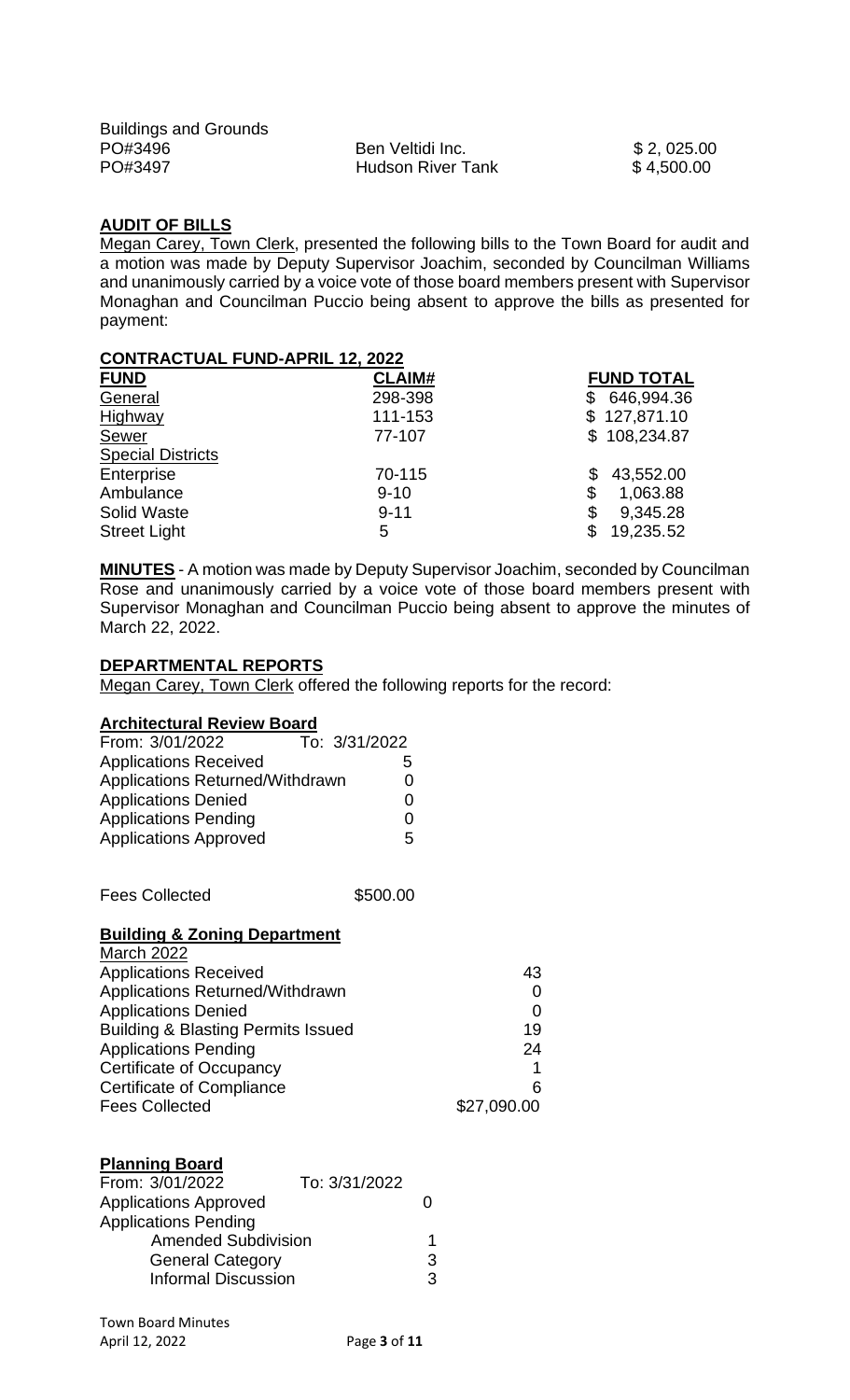| 1         |
|-----------|
| 8         |
|           |
| \$300.00  |
| \$1500.00 |
|           |

Submitted by the Planning Board Clerk

### **Zoning Board of Appeals**

| 3/1/2022                        | to | 3/31/2022 |          |
|---------------------------------|----|-----------|----------|
| <b>Applications Received</b>    |    |           |          |
| Applications Returned/Withdrawn |    |           | O        |
| <b>Applications Denied</b>      |    |           | 0        |
| <b>Applications Pending</b>     |    |           |          |
| <b>Applications Approved</b>    |    |           |          |
| <b>Fees Collected</b>           |    |           | \$300.00 |

### **Town Clerk**

| <b>March 2022</b>                                      |                |
|--------------------------------------------------------|----------------|
| Amount Paid To NYS Agriculture & Markets               |                |
| For Spay/Neuter Program                                | \$<br>29.00    |
| Amount Paid To NYS Health Dept. For Marriage Licenses  | \$<br>90.00    |
| Amount Paid To NYS Dept. Of Environmental Conservation | \$<br>647.20   |
| <b>Amount Paid To Supervisor</b>                       | 4,295.37       |
| <b>TOTAL AMOUNT REMITTED</b>                           | \$<br>5,061.57 |

### **CORRESPONDENCE**

None

### **PUBLIC INPUT**

Kevin Maher, 130 Central Highway, spoke on the following:

- Report he has submitted to the board in regards to a Sedimentation Tank Analysis at the WWTP.
- Eagle Bay

### **Authorize Town Clerk to Advertise for Bids for Day Camp Bus Transportation**

A motion was made by Deputy Supervisor Joachim, seconded by Councilman Williams and unanimously carried by a voice vote of those board members present with Supervisor Monaghan and Councilman Puccio being absent to authorize the Town Clerk to go out to bid for Day Camp Bus Transportation for the 2022 summer recreation program.

### **Authorize Town Clerk to Advertise for Bids for Paving**

A motion was made by Deputy Supervisor Joachim, seconded by Councilman Rose and unanimously carried by a voice vote of those board members present with Supervisor Monaghan and Councilman Puccio being absent to authorize the Town Clerk to go out to bid for 2022 Highway Paving.

## **Approve Resolution Authorizing Supervisor to Execute DASNY Grant Disbursement Agreement**

A motion was made by Deputy Supervisor Joachim, seconded by Councilman Rose and unanimously carried by a voice vote of those board members present with Supervisor Monaghan and Councilman Puccio being absent to approve the following resolution:

> The following resolution was duly offered and seconded to wit:

## **RESOLUTION 2022/8**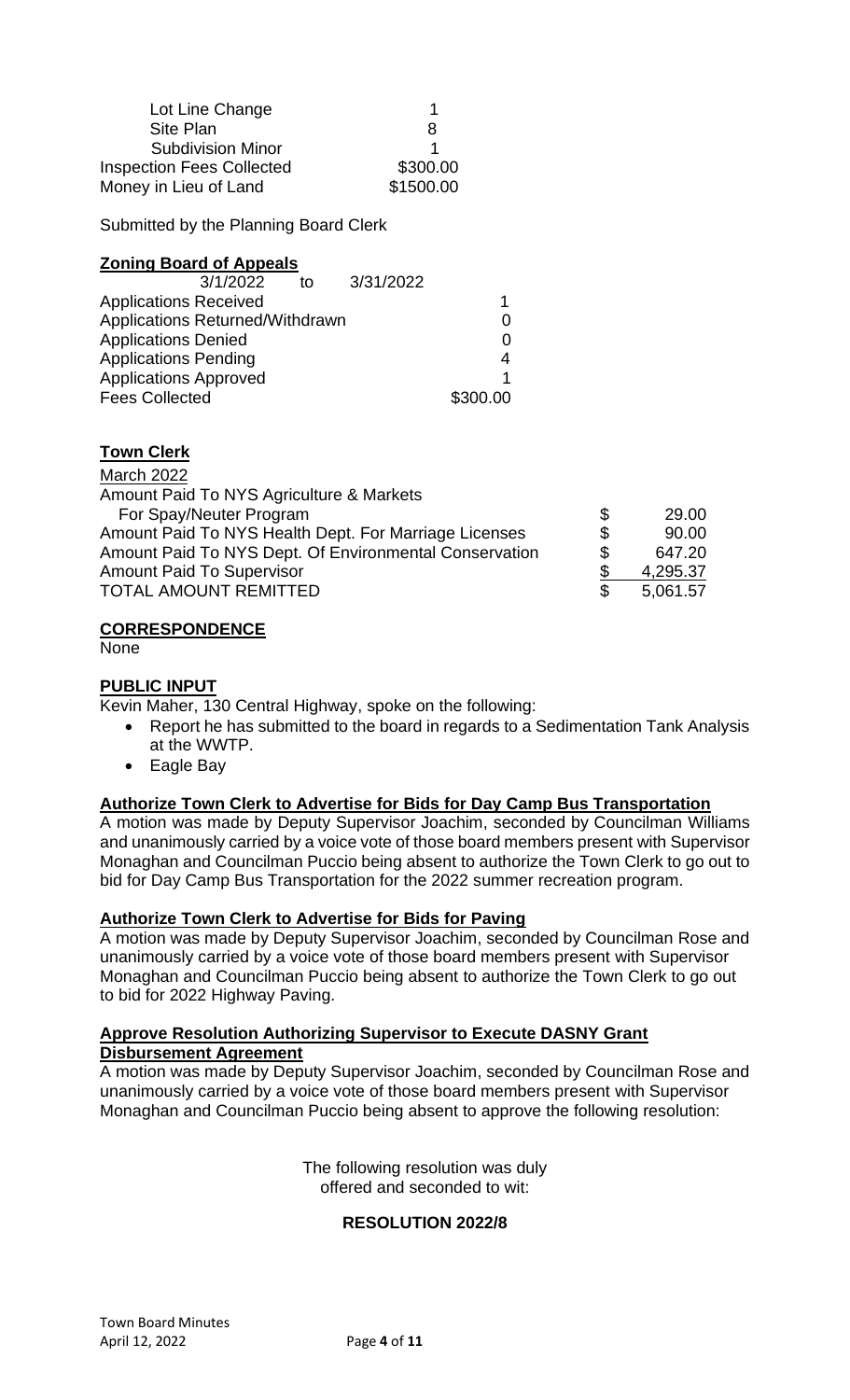### **RESOLUTION AUTHORIZING TOWN SUPREVISOR TO EXECUTE DASNY GRANT DISBURSEMENT AGREEMENT**

**WHEREAS**, the Dormitory Authority of the State of New York (DASNY) has awarded the Town of Stony Point ("Town") a one-hundred-thousand-dollar (\$100,000) grant for playground equipment ("Project No. 19476"); and

**WHEREAS**, in order to accept such grant, the execution of a Grant Disbursement Agreement by and between the Town and the DASNY is necessary.

### **NOW THEREFORE BE IT RESOLVED** that:

- Section 1. The above "WHEREAS" clauses are incorporated herein as if set forth in full.
- Section 2. The Town Board hereby authorizes the Town Supervisor to execute the Grant Disbursement Agreement in a final form approved by Town Counsel, and any and all documents necessary to carry out the provisions of this Resolution.
- Section 3. The Town Supervisor, any employee or official or consultant as directed by the Town Supervisor is authorized to take any and all actions necessary to carry out the provisions of this Resolution.
- Section 4. This Resolution shall be effective immediately.

## **Authorize Town Clerk to Advertise for Bids for Playground Equipment**

A motion was made by Deputy Supervisor Joachim, seconded by Councilman Williams and unanimously carried by a voice vote of those board members present with Supervisor Monaghan and Councilman Puccio being absent to authorize the Town Clerk to Advertise for Bids for Playground Equipment for Town Parks.

### **Authorize Town Clerk to Advertise for Bids for Highway Garage Roof**

A motion was made by Deputy Supervisor Joachim, seconded by Councilman Rose and unanimously carried by a voice vote of those board members present with Supervisor Monaghan and Councilman Puccio being absent to authorize the Town Clerk to Advertise for Bids for Highway Garage Roof.

### **Renew Service Contract-Centurion Telephone Contract**

A motion was made by Deputy Supervisor Joachim, seconded by Councilman Williams and unanimously carried by a voice vote of those board members present with Supervisor Monaghan and Councilman Puccio being absent to renew the annual service contract for telephone systems at Town Hall, the Police Dept, Justice Court and Patriot Hills Golf Club in the amount of \$5,900.00 with Centurion Telephone Sales and Service Inc.

### **Waive 30 Day Wait Period for Liquor License for The McFadden Group LLC/The Patriot Lounge**

A motion was made by Deputy Supervisor Joachim, seconded by Councilman Rose and unanimously carried by a voice vote of those board members present with Supervisor Monaghan and Councilman Puccio being absent to waive the 30 day wait period for a liquor license for The McFadden Group LLC/The Patriot Lounge.

### **Waive 30 Day Wait Period for Liquor License for The Perfect Pint, Inc.**

A motion was made by Deputy Supervisor Joachim, seconded by Councilman Rose and unanimously carried by a voice vote of those board members present with Supervisor Monaghan and Councilman Puccio being absent to waive the 30 day wait period for a liquor license for The Perfect Pint, Inc.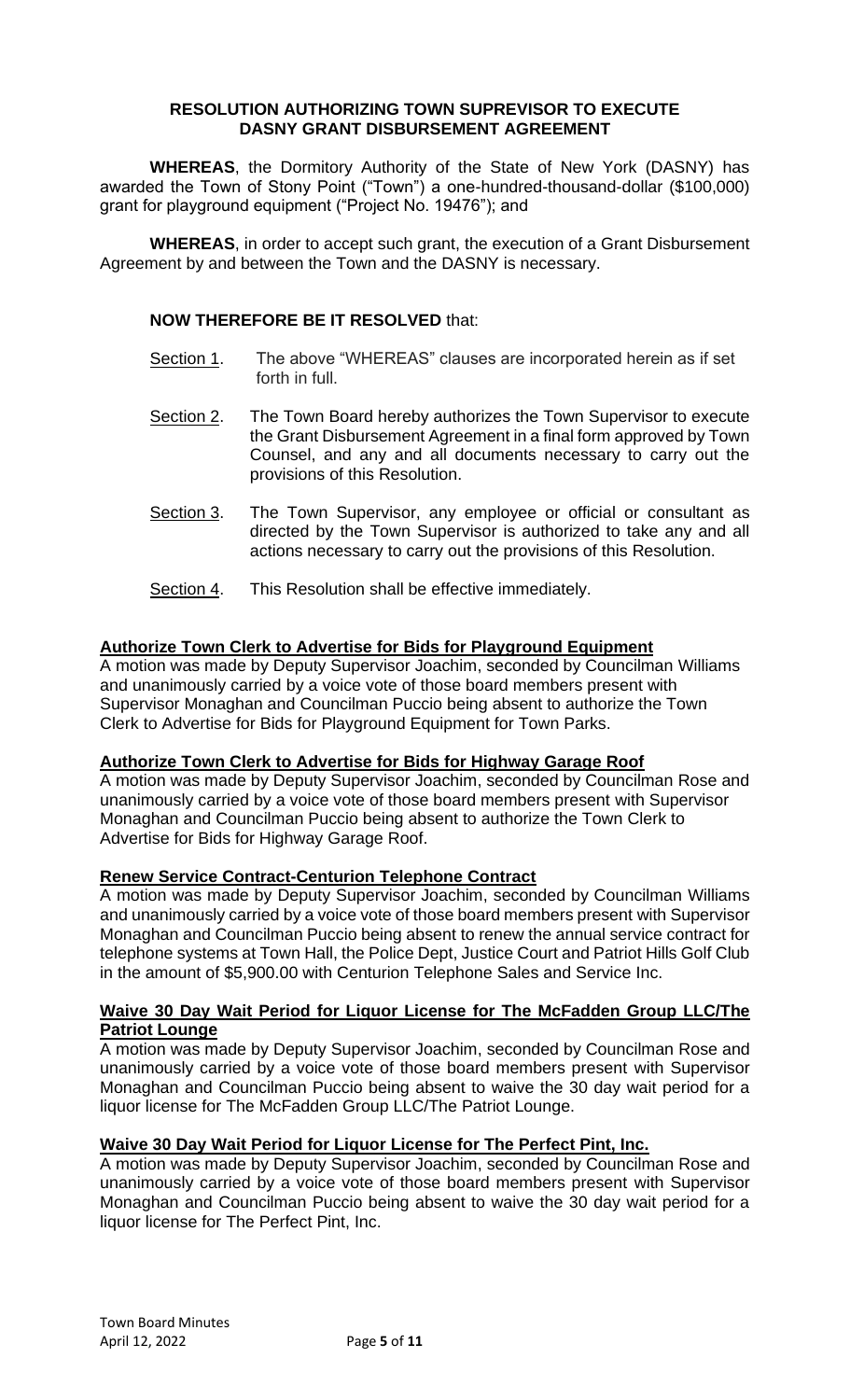## **Set Fees for Day Camp/Playground Program**

A motion was made by Deputy Supervisor Joachim, seconded by Councilman Williams and unanimously carried by a voice vote of those board members present with Supervisor Monaghan and Councilman Puccio being absent to set the 2022 fee structure for the Stony Point Day Camp and Playground Program as follows:

Day Camp \$275 – first child \$225 – second child \$175 – third child and any additional children

Playground Program 1 st Child - \$100 2<sup>nd</sup> Child and each additional child - \$75

### **Set Fees for Town Pool**

A motion was made by Deputy Supervisor Joachim, seconded by Councilman Rose and unanimously carried by a voice vote of those board members present with Supervisor Monaghan and Councilman Puccio being absent to set the fees for the Town Pool as follows:

| Family of up to five:        | \$125       |
|------------------------------|-------------|
| Additional children:         | \$35        |
| <b>Individual Pass:</b>      | \$45        |
| Guest:                       | \$10        |
| Seniors:                     | <b>FREE</b> |
| <b>Non-Resident Seniors:</b> | \$5         |

## **Request To Hire Pool Cashiers for Town Pool**

A motion was made by Deputy Supervisor Joachim, seconded by Councilman Williams and unanimously carried by a voice vote of those board members present with Supervisor Monaghan and Councilman Puccio being absent to hire the following cashiers for the Town Pool from 6/25/22 – 9/5/22:

Joan Dubois Debra Wirchansky

### **Request To Hire Lifeguards for Town Pool**

A motion was made by Deputy Supervisor Joachim, seconded by Councilman Williams and unanimously carried by a voice vote of those board members present with Supervisor Monaghan and Councilman Puccio being absent to hire the following lifeguards for the Town Pool and Wading Pool at Eccher Park from 6/25/22 – 9/5/22:

Owen Reilly Olivia Lopresti Lucas Lewis

### **Hire Maintenance Mechanic I-Parks Department**

A motion was made by Deputy Supervisor Joachim, seconded by Councilman Williams and unanimously carried by a voice vote of those board members present with Supervisor Monaghan and Councilman Puccio being absent to hire William Hogan to Maintenance Mechanic I – Parks Department as per CSEA Contract.

### **Hire Grounds Worker – Parks Department**

A motion was made by Deputy Supervisor Joachim, seconded by Councilman Williams and unanimously carried by a voice vote of those board members present with Supervisor Monaghan and Councilman Puccio being absent to hire Matthew Waldron to Grounds Keeper – Parks Department as per CSEA Contract.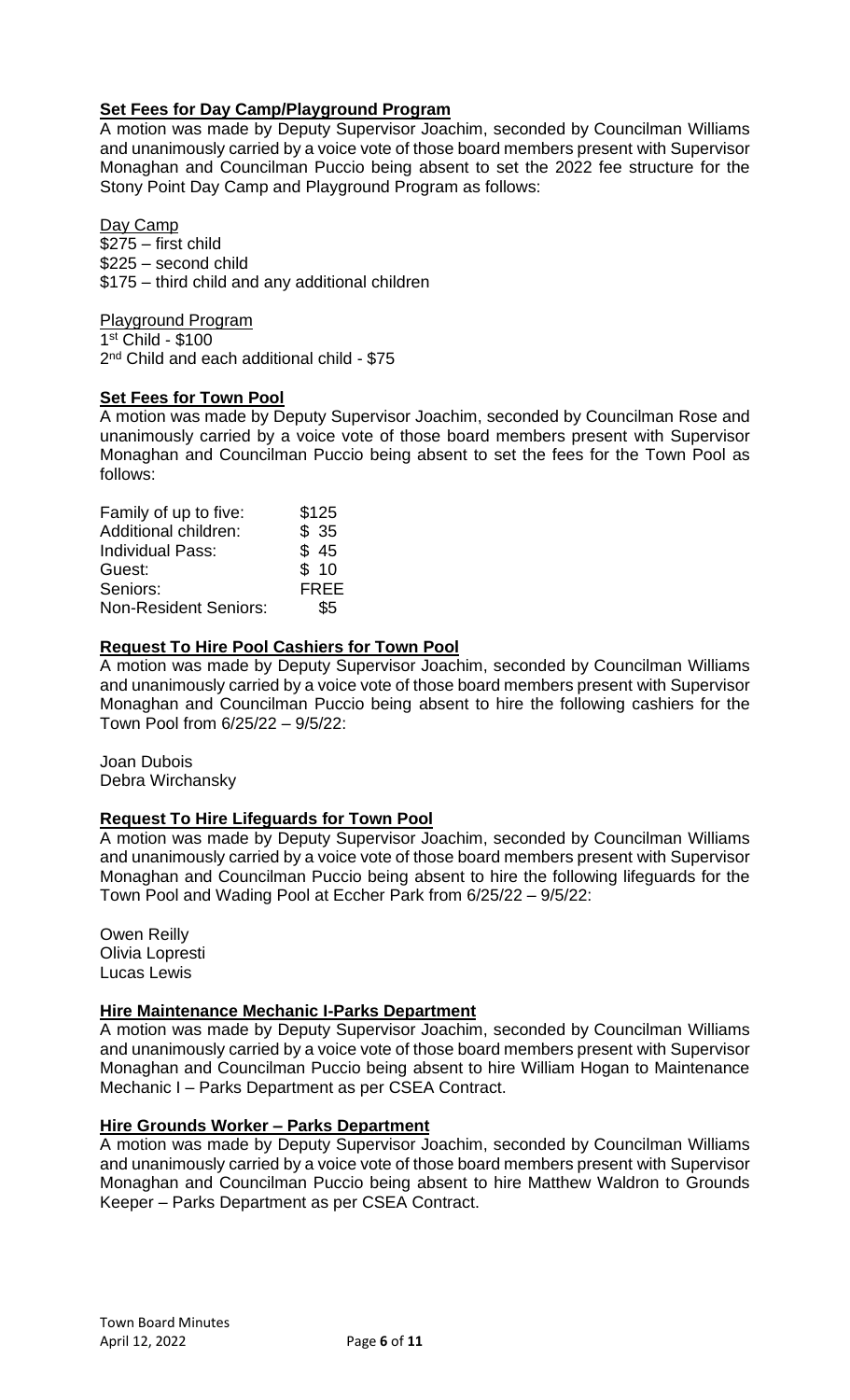## **Surplus Landscape Trailer**

A motion was made by Deputy Supervisor Joachim, seconded by Councilman Rose and unanimously carried by a voice vote of those board members present with Supervisor Monaghan and Councilman Puccio being absent to surplus a 1989 landscape trailer Vin# 16HGB2028KP000173.

## **Approve 2021 Budget Transfers**

A motion was made by Deputy Supervisor Joachim, seconded by Councilman Williams and unanimously carried by a voice vote of those board members present with Supervisor Monaghan and Councilman Puccio being absent to approve the 2021 budget transfers:

**2021 Budget Transfers**

| General Fund |                                                                |                       |
|--------------|----------------------------------------------------------------|-----------------------|
| Expenses     | Acct. # Discription                                            | \$ Amount             |
| DR           | 10.401 · TOWN BOARD/PLANNING EXPENSE                           | (16, 256.50)          |
|              | A1110.1 JUSTICE CT. PERS. SERV.                                | 9,754.17              |
|              | A1110.4 · JUSTICE COURT-EXPENSE<br>A1220.1 · SUPV.-PERS. SERV. | 1,796.43<br>12,516.21 |
|              |                                                                |                       |
|              | A1220.2 SUPV. EQUIP.                                           | (8, 118.00)           |
|              | A1220.4 · SUPERVISOR-EXPENSE                                   | 2,453.78              |
|              | A1330.2 · TAX REC.-EQUIP.                                      | (1,000.00)            |
|              | A1330.4 · TAX RECEIVER-EXPENSE                                 | (4,891.10)            |
|              | A1355.1 ASSESSOR-PERS.SERV.                                    | 1,186.59              |
|              | A1355.2 ASSESSOR-EQUIP.                                        | (2,060.71)            |
|              | 55.402 · TAX CERT.                                             | (163, 017.00)         |
|              | A1355.4 ASSESSOR-EXP. - Other                                  | (22, 375.43)          |
|              | A1410.1 · TOWN CLERK-PERS.SERV.                                | 2,961.96              |
|              | A1410.4 TOWN CLERK-EXPENSE                                     | 1,646.15              |
|              | 14.402 - TOWN ATTY-SPECIAL COUNCIL                             | (40,806.15)           |
|              | A1420.4 TOWN ATTORNEY FEES - Other                             | (19,802.46)           |
|              | A1440.4 · TOWN ENGINEER-EXPENSE                                | 1,019.50              |
|              | A1450.4 · ELECTIONS-EXPENSE                                    | (12,628.00)           |
|              | Total A1620.1 BUILDINGS-WAGES                                  | (3,581.20)            |
|              | A20.201 - BUILDINGS EQPT - TOWN HALL                           | (1,000.00)            |
|              | A20.202 - BUILDING EQUIPMENT-TRAILER                           | 3,370.00              |
|              | A20.205 - BUILDING EQUIPMENT-RHO                               | (2,000.00)            |
|              | A20.207 - BUILDING EQUIPMENT-POLICE                            | 4,588.72              |
|              | A20.208 - BUILDING EQUIPMENT-PARKS GARAGE                      | 28,059.00             |
|              | A20.210 · LETCHWORTH-OTHER-CAP. ASSETS                         | 4,000.00              |
|              | A20.401 · BUILDINGS-TOWN HALL                                  | (9,542.26)            |
|              | A20.402 - BUILDINGS-TRAILER                                    | 5,276.65              |
|              | A20.404 · BUILDINGS-KIRKBRIDE                                  | (12,903.52)           |
|              | A20.405 - BUILDINGS-RHO                                        | (14, 228.19)          |
|              | A20.407 · BUILDINGS-POLICE DEPT.                               | 2,711.48              |
|              | A20.410 - BUILDINGS-LETCHWORTH - Other                         | (24,054.56)           |
|              | A1620.4 · BUILDINGS-EXPENSE - Other                            | (3,327.20)            |
|              | A1910.4 · INSURANCE                                            | (59, 421.84)          |
|              | A1920.4 ASSOCIATION DUES                                       | 1,600.00              |
|              | A1950.4 TAXES                                                  | 2,201.82              |
|              | 89.403 · REFUNDS-MISC.                                         | 5,030.00              |
|              | 89.405 · NO.ROCKLAND-MISC.                                     | (1,500.00)            |
|              | A1989.4 MISC. - Other                                          | 3,927.22              |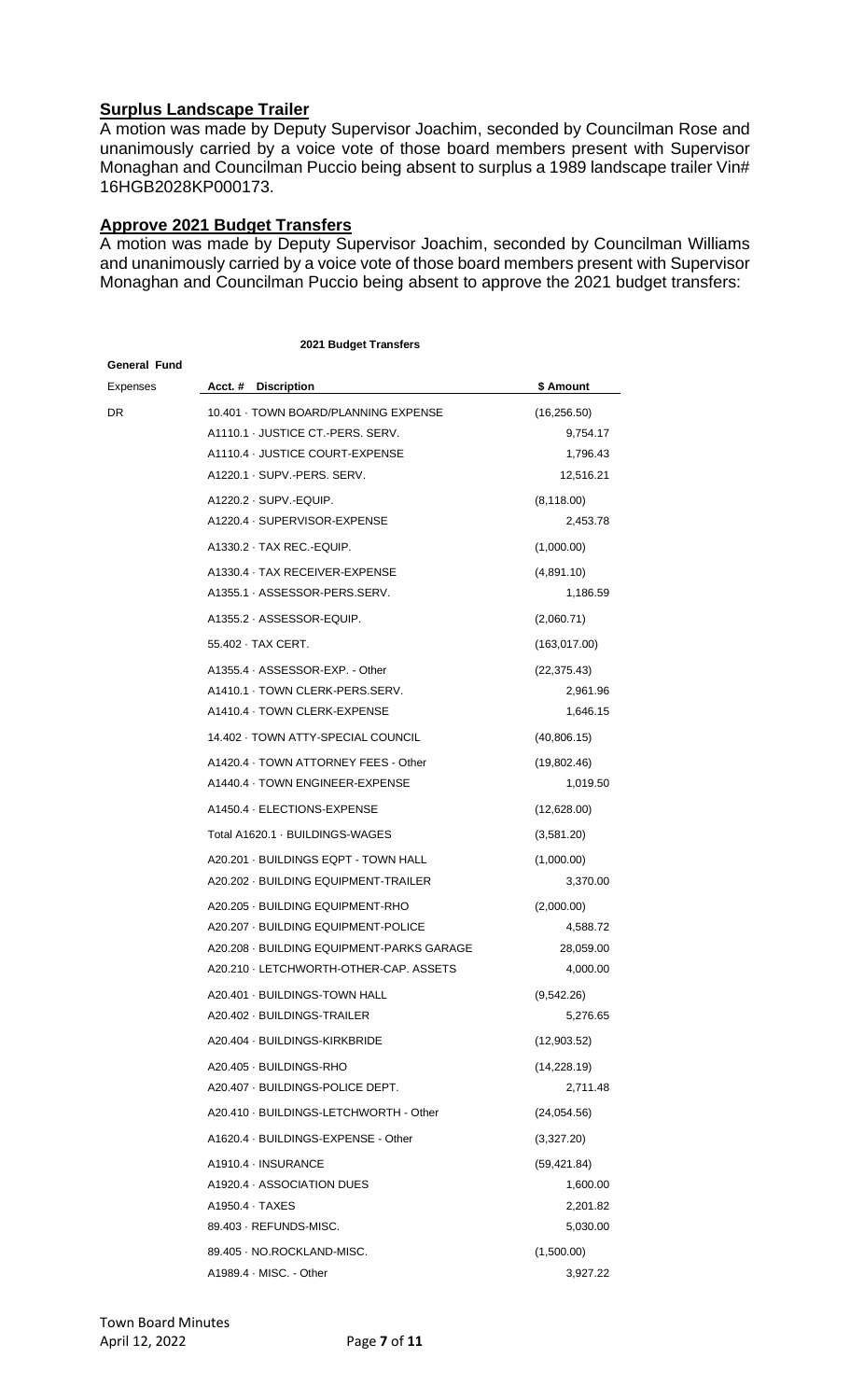| A2490.4 GOMMUNITY COLLEGE TUITION-CONTR                                | (53, 578.87)           |
|------------------------------------------------------------------------|------------------------|
| A2989.4 · PD YOUTH BUREAU (PRIOR DARE)                                 | (2,400.47)             |
| 20.102 - POLICE OVERTIME                                               | (130, 316.58)          |
| 20.103 · POLICE HOLIDAY                                                | 21,096.85              |
| 20.104 · PART-TIME POLICE                                              | (49, 183.96)           |
| A3120.1 · POLICE-PERS.SERV. - Other                                    | 232,750.49             |
| A3120.2 · POLICE-EQUIPMENT                                             | (49, 745.36)           |
| 20.402 - POLICE-UNIFORM ALLOWANCE                                      | (14,668.87)            |
| A3120.4 · POLICE-EXP. - Other                                          | (60, 785.24)           |
| A3310.4 · TRAFFIC CONTROL                                              | 3,425.23               |
| A3410.1 FIRE FIGHTING-PERS.SERV.                                       | 8,430.73               |
| A3410.2 · FIRE FIGHTING-EQUIPMENT                                      | (1,000.00)             |
| A3410.4 · FIRE FIGHTING-EXPENSE                                        | (1,434.86)             |
| A3510.1 DOG WARDEN-PERS.SERV.                                          | (3,003.57)             |
| A3510.2 DOG WARDEN-EQUIP.                                              | (1,000.00)             |
| A3510.4 DOG WARDEN-EXPENSE                                             | (1, 116.57)            |
| A3610.1 · ARB-PERS.SERV.                                               | (2,259.11)             |
| A3620.1 SAFETY INSPECTOR-PERS.SERV.                                    | 71,571.18              |
| A3620.2 · SAFETY INSPECTOR-EQUIP.                                      | (1,854.48)             |
| A3620.4 · SAFETY INSPECTOR-EXPENSE<br>A5010.1 SUPT.OF HWYS.-PERS.SERV. | (2,068.33)<br>1,784.66 |
| A5010.4 · SUPT.OF HWYS. EXPENSE                                        | (1,685.00)             |
| A5132.1 · HIGHWAY GARAGE-PERS.SERV.                                    | (6,628.12)             |
|                                                                        |                        |
| A5132.2 · HIGHWAY GARAGE-EQUIP.<br>A5132.4 · HIGHWAY GARAGE-EXPENSE    | (1,500.00)<br>5,902.03 |
| 10.102 - PARKS OVERTIME                                                | (1,276.68)             |
| 10.103 · PARK GUARDS                                                   | (18, 941.96)           |
| 10.104 · YOUTH-LABORERS                                                | 11,735.13              |
| A7110.1 PARKS-PERS.SERV. - Other                                       | (66, 419.47)           |
| A7110.2 · PARKS-EQUIP.                                                 | 19,319.00              |
| 110.401 PARKS EXPENSE-LL WATER                                         | 2,075.68               |
| A7110.4 · PARKS-EXPENSE - Other                                        | (45,806.43)            |
| A7150.1 · POOL-PERS.SERV.                                              | (31, 401.41)           |
| A7150.2 · POOL-EQUIP.                                                  | (5,000.00)             |
| A7150.4 · POOL-EXPENSE                                                 | (2,871.36)             |
|                                                                        |                        |
| 310.101 DAY CAMP WAGES                                                 | (40, 753.62)           |
| 310.102 RECREATION PROGRAM-WAGES                                       | (19, 924.11)           |
| 310.103 PLAYGROUND COUNSELORS                                          | (18,929.43)            |
| 10.401a DAY CAMP EXPENSE - TRIPS                                       | (29, 420.00)           |
| 310.401 DAY CAMP EXPENSE                                               | (37, 716.77)           |
| 310.402 RECREATION PROGRAM EXPENSE                                     | (8,909.91)             |
| A7310.4 · RECREATION-YOUTH PROGRAMS - Other                            | 2,903.97               |
| A7550.4 · CELEBRATIONS-MEM.DAY                                         | 1,147.46               |
| A7620.2 · SR. CITIZEN-EQUIP.                                           | (1,000.00)             |
| 620.401 TOWN SR CITIZEN & BUS EXPENSES                                 | (1,289.05)             |
| A7620.4 · SR.CITIZENS TRIP-EXPENSE - Other                             | (13, 337.46)           |
| A8010.1 · ZONING-PERS.SERV.<br>A8010.4 · ZONING-EXPENSE                | 6,023.80<br>9,875.02   |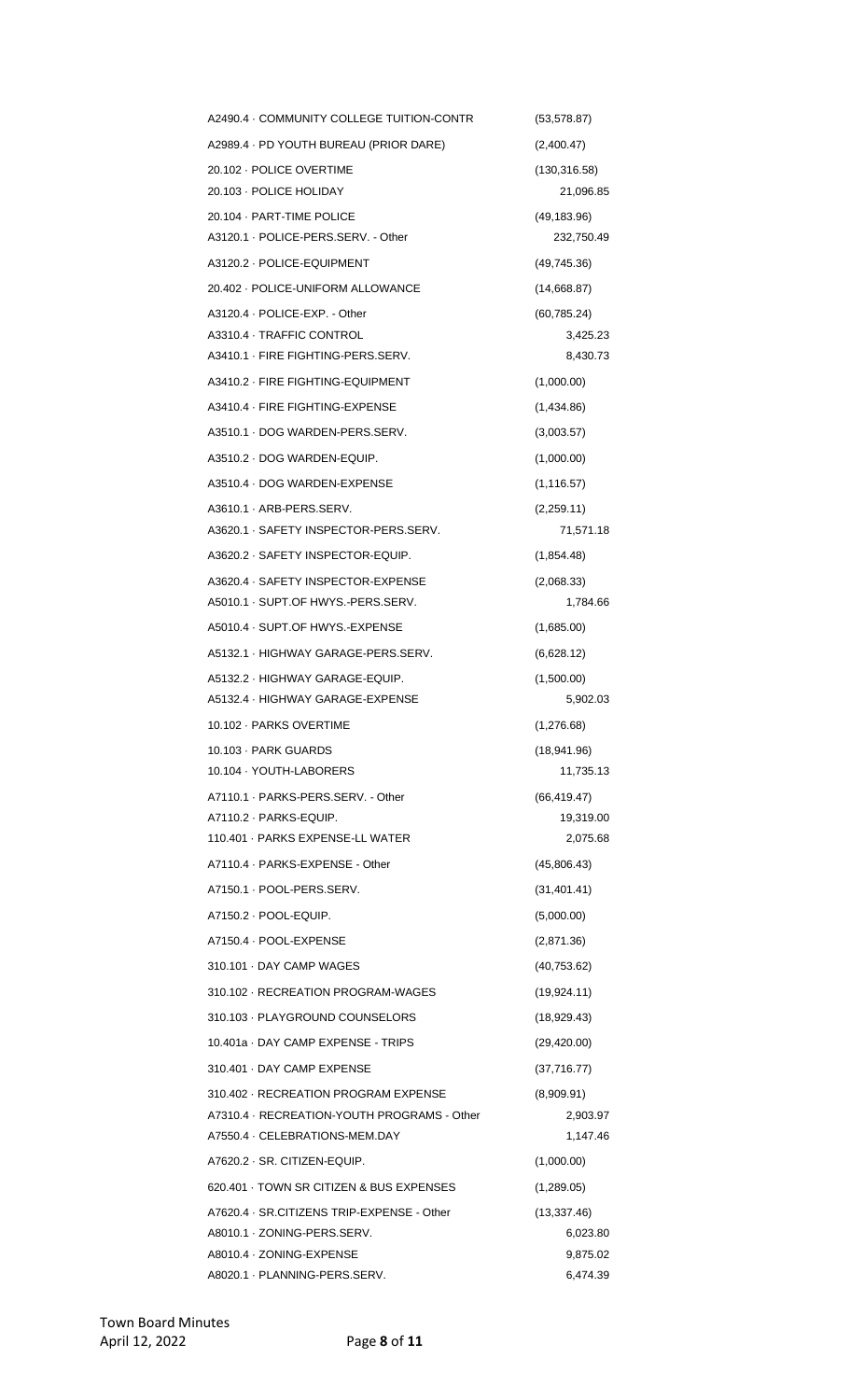| A8020.4 PLANNING-EXPENSE               | 70,382.96    |
|----------------------------------------|--------------|
| A9010.8 · STATE RETIREMENT             | 38,487.38    |
| A9015.8 - POLICE RETIREMENT            | 173,116.25   |
| A40.801 - WORKERS COMP-POLICE          | 5,135.14     |
| A9040.8 · WORKERS COMPENSATION - Other | (21, 855.17) |
| A9050.8 UNEMPLOYMENT INS.              | (8,500.00)   |
| A9089.8 NY METRO TAX-GENERAL           | (1,653.43)   |
| A9710.4 DEBT SERVICE-EXPENSE           | (15,000.00)  |
| A9710.6 · DEBT SERVICES-BOND PRINCIPAL | (8,700.07)   |
| A9901A INTERFUND TRANSFER ALLOCATION   | 3,307.33     |

| Total  |                                 | (416, 405.48) |
|--------|---------------------------------|---------------|
|        |                                 |               |
|        | A599- Appropriated Fund Balance | 416,405.48    |
| Total: |                                 |               |
|        | A599 Appropriated Fund Balance  | 416,405.48    |

#### **Highway**

| Expenses  | Acct.#                                    | \$ Amount    |
|-----------|-------------------------------------------|--------------|
| <b>DR</b> |                                           |              |
|           | D1910.4 - INSURANCE - HIGHWAY             | (23,062.30)  |
|           | D5110.1 GENERAL REPAIRS-PERS, SERVICES    | 19,514.83    |
|           | D5110.4 GENERAL EXPENSE - REG. - Other    | 193,820.18   |
|           | D5130.1 MACHINERY-PERSONAL SERVICES       | 2,720.09     |
|           | D5130.2 · MACHINERY-EQUIPMENT             | (3,422.87)   |
|           | .401 - HIGHWAY TOOLS                      | (2,777.11)   |
|           | D5130.4 · EQUIPMENT/MACH.-EXPENSE - Other | (6,465.98)   |
|           | D5142.1 · SNOW REMOVAL-PERS.SERV.         | (23, 397.67) |
|           | D5142.4 · SNOW-REMOVAL-EXPENSE            | (25, 409.88) |
|           | D9010.8 - RETIREMENT-HWY                  | 12,034.18    |
|           | D9030.8 · EMPLOYEE BENEFITS-SOC.SECURITY  | (3,526.24)   |
|           | D9040.8 · WORKERS COMPENSATION - HIGHWAY  | (35, 793.83) |
|           | D9060.8 · EMPLOYEE BENEFITS-HEALTH & DENT | (37, 467.83) |
|           | D9710.6 · DEBT SERVICE-PRINCIPAL          | 8,700.05     |

| Total  |                                 | 75,465.62    |
|--------|---------------------------------|--------------|
|        | D599- Appropriated Fund Balance | (75, 465.62) |
| Total: |                                 |              |
|        | D599Appropriated Fund Balance   | (75, 465.62) |

**Sewer** Expenses Acct. # **Acct. # Acct. # \$ Amount \$ Amount** DR S1950.3 · DISPOSAL CONTRACT DISTRICT 3 1,216.00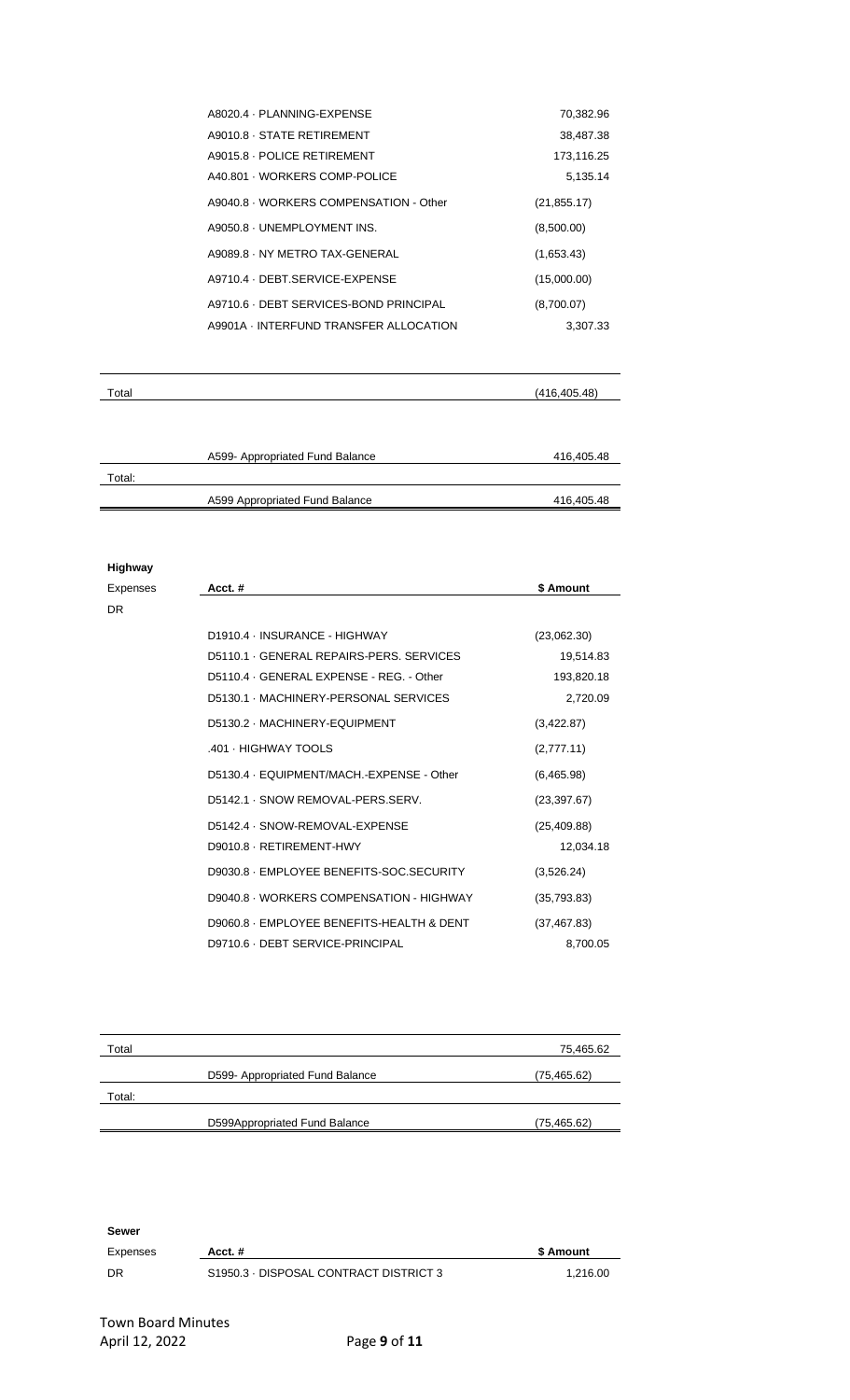| S.401 MISC EXPENDITURES                   | (2,350.00)    |
|-------------------------------------------|---------------|
| S.402 CONRAIL EXPENSE                     | (5,689.53)    |
| S.403 SS01 EXPENSES SEWER                 | (1,912.65)    |
| S8120.4 GOLLECTION SYSTEM EXPENSES        | (59, 192.88)  |
| 130.102 · SEWER OVERTIME                  | 10,138.91     |
| S8130.1 · SEWER-PERSONAL SERVICES - Other | 2,287.50      |
| S8130.2 · EQUIPMENT-TREATMENT & DISPOSAL  | (204, 128.00) |
| S8130.4 · SEWER TREATMENT & DISPOSAL      | 258,479.64    |
| S9010.8 - RETIREMENT-SEWER                | 7,974.70      |
| S9030.8 · EMP. BENEFITS SOC. SECURITY     | (1, 126.79)   |
| S9040.8 · WORKERS COMPENSATION - SEWER    | (16,305.00)   |
| S9060.8 · EMP. BENEFITS HLTH & DENTAL     | (21, 810.52)  |
| S9710.4 · BOND EXPENSE-SEWER              | (5,000.00)    |

| Total  |                                | (37, 418.62) |
|--------|--------------------------------|--------------|
|        | S599-Appropriated Fund Balance | 37,418.62    |
| Total: |                                |              |
|        | S599 Appropriated Fund Balance | 37,418.62    |

#### **Enterprise(Golf)**

#### Expense

|          | Acct.#                                    | \$ Amount      |
|----------|-------------------------------------------|----------------|
| Dr       | E7020.4 ADMINISTRATIVE COSTS              | (9,888.35)     |
|          | E7140.1 - PERSONAL SERVICES-MAINTENANCE   | (26, 837.95)   |
|          | E7140.2 GOLF MAINTENANCE-EQUIPMENT        | (173, 140.00)  |
|          | E7140.4 GOLF MAINTENANCE EXPENSE          | 13,030.33      |
|          | E7180.1 GOLF COURSE OPERATIONS-PERS.SER   | (66, 816.88)   |
|          | E7180.2 GOLF COURSE OPERATIONS-EQUIP.     | (2,003.56)     |
|          | E9010.8 · STATE RETIREMENT-GOLF COURSE    | 5,470.49       |
|          | E9030.8 - SOCIAL SECURITY-GOLF COURSE     | (5,687.96)     |
|          | E9040.8 · WORKERS COMPENSATION-ENTERPRISE | (1,881.66)     |
|          | E9050.8 · UNEMPLOYMENT INS. ENTERPRISE    | (45,000.00)    |
|          | E9060.8 · HEALTH & DENTAL-GOLF COURSE     | (27,012.76)    |
|          | E9710.6 - PRINCIPAL-DEBT.SERVICE          | (676, 576.00)  |
| Total:   |                                           | (1,016,344.30) |
| Revenues |                                           |                |
| Cr       | E2089 - RECREATION INCOME-GOLF COURSE     | 376,134.86     |
| Total:   |                                           | 376,134.86     |
|          | E599 Appropriated Fund Balance            | (640, 209.44)  |

| Ambulance |                                    |              |
|-----------|------------------------------------|--------------|
| Expenses  | Acct. $#$                          | \$ Amount    |
| Dr        | M.403 - AMBULANCE-GAS              | (11, 238.10) |
|           | M9901 - INTERFUND TRANSFER EXPENSE | (3,371.89)   |